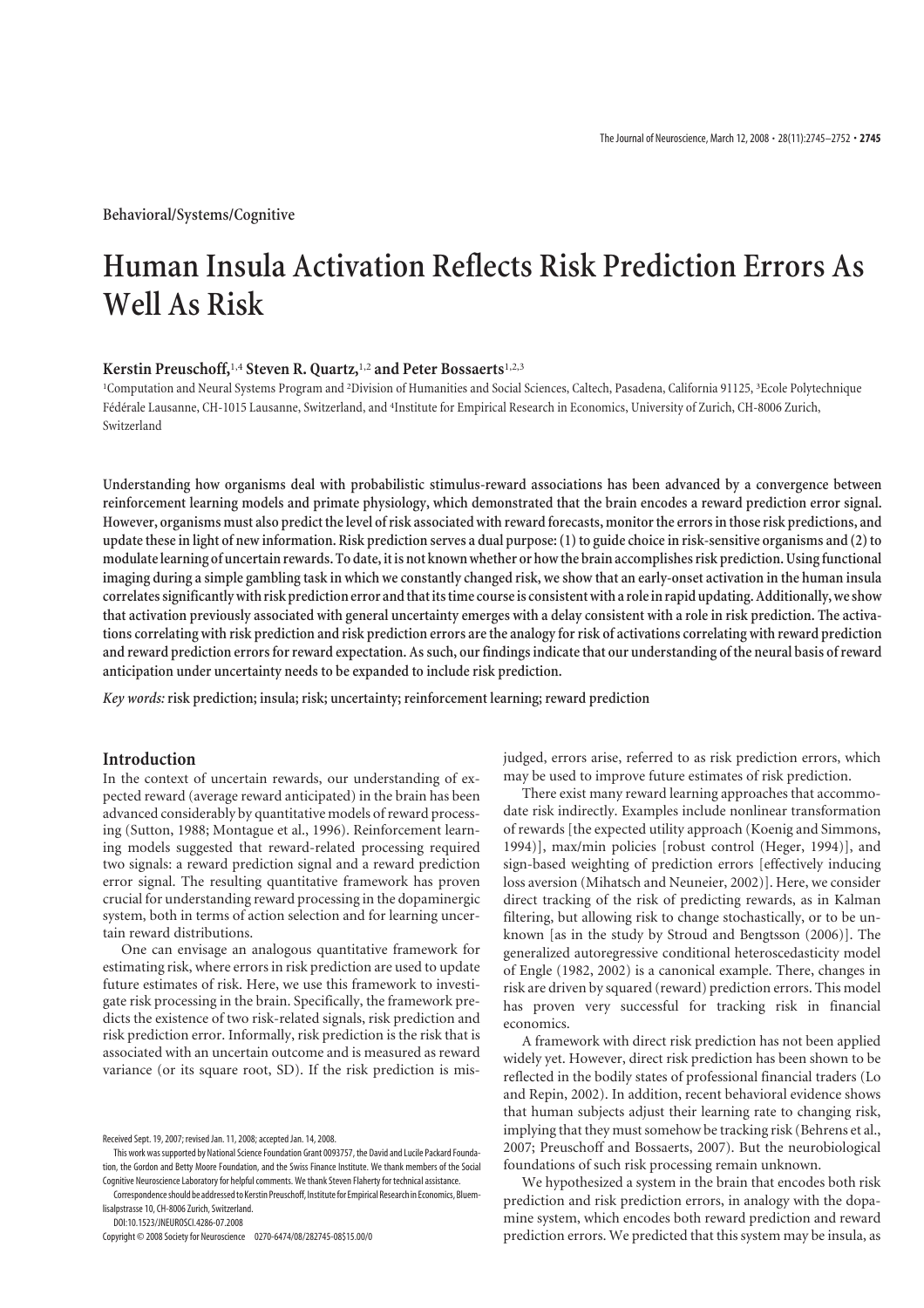insula activation correlates with a broad range of risk-related characteristics of gambles involving probabilistic rewards, such as complexity (Huettel et al., 2005; Grinband et al., 2006), ambiguity (Hsu et al., 2005; Huettel et al., 2006), and uncertainty (Elliott et al., 2000; Critchley et al., 2001; Ernst et al., 2002; Paulus et al., 2003). Despite its general involvement in encoding uncertainty, the precise role of the insula remains unresolved because of the lack of a quantitative framework for investigating risk signals in the brain. We provide such a framework.

Nineteen subjects played a simple card game (see Fig. 1*A*) while their brain activity was recorded using functional magnetic resonance imaging (fMRI) (Preuschoff et al., 2006). Throughout the experiment, we manipulated risk and, hence, induced risk prediction errors. We found activations in insula that correlated with risk prediction and, separately, with risk prediction errors.

#### **Materials and Methods**

A total of 19 subjects participated in the study (10 male, 9 female; 18 –30 years of age; mean age, 21.4 years). All participants gave full informed consent. The study was approved by the California Institute of Technology Institutional Review Board.

*Experimental paradigm.* In each trial, two cards were drawn consecutively from a randomly shuffled deck of 10. Before seeing either card, players guessed whether the second card would be higher or lower than the first. Subjects made one dollar if they were right; they lost one dollar otherwise. We then dis-

played the first card followed  ${\sim}7$  s later by the second card. To ensure that subjects paid attention, we then asked subjects to confirm whether they won or lost.

Within each trial, predictions occur twice: once before the first card, and again before the second card. Both these predictions generate corresponding prediction errors, once when the first card is revealed, and again when the second card is revealed. This is illustrated for three exemplary trials in Figure 1. At the beginning of a trial, the player has an estimate of the average number on the first card, and thus of the average expected reward after seeing the first card. Likewise, the player has an estimate of the variability of the number on the first card and, hence, a prediction of the risk of forecasting the reward to be expected based on the number on the first card. Once the first card is revealed, the average expected reward and the risk prediction are compared with the actual values (the actual expected reward after display of the first card, and the deviation of actual expected reward from its a priori average). These comparisons result in a reward prediction error and in a risk prediction error. The player then estimates the reward revealed through the second card and the corresponding prediction risk, which again results in errors once the second card is revealed. See Figure 2, Appendix, and supplemental material (available at www.jneurosci.org as supplemental material) for formal definitions and qualitative illustration of all variables as a function of the probability of winning after seeing card 1.

Subjects were given written instructions for the game and completed a brief training session outside the magnet. Before each session, subjects were given an initial endowment of \$25.00. One dollar was at stake in each trial. Failure to place a bet resulted in an automatic loss. Subjects also lost \$0.25 if they failed to report or incorrectly reported the outcome

**2746 •** J. Neurosci., March 12, 2008 • 28(11):2745–2752 **Preuschoff et al. ●** Insula Activation Reflects Risk Prediction Errors



**Figure 1.** *A*, Time line for a single trial. Within a trial, predictions and prediction errors arise twice: before and when the first card is revealed and before and when the second card is revealed. In this trial, the subject guesses that the second card will be lower. The first card drawn is a 3. The second card is a 2. Hence, the subject wins \$1.00. The solid black line in the second panel tracks the risk prediction, which is measured here as expected variance (its square root is the SD). The actual size-squared of the reward prediction error (red dashed line) is a little smaller than expected; therefore, the risk prediction error (third panel) is negative. At the second card, the reward prediction error is much larger than expected. *B*, The subject guesses that the second card will be lower. The first card drawn is an 8. The second card is a 2. Hence, the subject wins \$1.00. The size-squared of the reward prediction error at the first card is smaller than expected; therefore, the risk prediction error is negative. At the second card, the reward prediction error is smaller than expected. Therefore, the risk prediction error is negative.  $C$ , The subject quesses that the second card will be lower. The first card drawn is a 10. The second card is a 2; hence, the subject wins \$1.00. The size-squared of the reward prediction error at the first card is much larger than expected; therefore, the risk prediction error is positive and large. Because no uncertainty remains about the outcome after card 1, the risk prediction is zero, and there are no prediction errors at the time of card 2. Note that the risk prediction associated with the first card is the same across all trials because no information is available about the first card. The risk prediction of the second card is a function of the first card and therefore varies across trials.

> of their bet at the end of each trial. Accumulated gains were shown only at the end of each session. A total of three sessions with 30 trials per session were played by each subject. During scanning, trials were randomly ordered. At the end of the experiment, subjects selected one of the three sessions at random, which determined their final payoff.

> *fMRI acquisition.* Each scanning session started with a localizer scan and T1-weighted anatomical scans ( $256 \times 256$  matrix; 176 1-mm sagittal slices). While subjects performed the gambling task, functional images were acquired using a Siemens TRIO 3.0T full-body MRI scanner using T2\*-weighted PACE EPI (repetition time, 2000 ms; echo time, 30 ms;  $64 \times 64$ ; 3.28125  $\times$  3.28125 mm<sup>2</sup>; 32 3.0-mm slices; no gap; field of view, 210). For each subject, three functional runs were collected (392– 400 scans each).

> *Data processing and analysis.* Data were processed and analyzed using BrainVoyager v1.26. Preprocessing included motion correction (sixparameter rigid body transformation), slice timing correction, linear drift removal, high-pass filtering, normalization to Talairach space, and spatial smoothing with a full width at half maximum Gaussian kernel of 8 mm. For each subject, a separate linear model was constructed that included regressors for reward prediction, risk prediction, and their respective errors as described below as well as for wins and losses and visual and motor activation. Each regressor modeled the blood oxygen leveldependent response to the specified events by applying a convolution kernel to a boxcar function. Temporal autocorrelations were corrected using a first-order autoregression. For each subject, contrasts were calculated at every voxel in the brain. In a random-effects analysis, a onesample *t* test determined where the average contrast value for the group as a whole ( $n = 19$  subjects) differed significantly from zero. A signifi-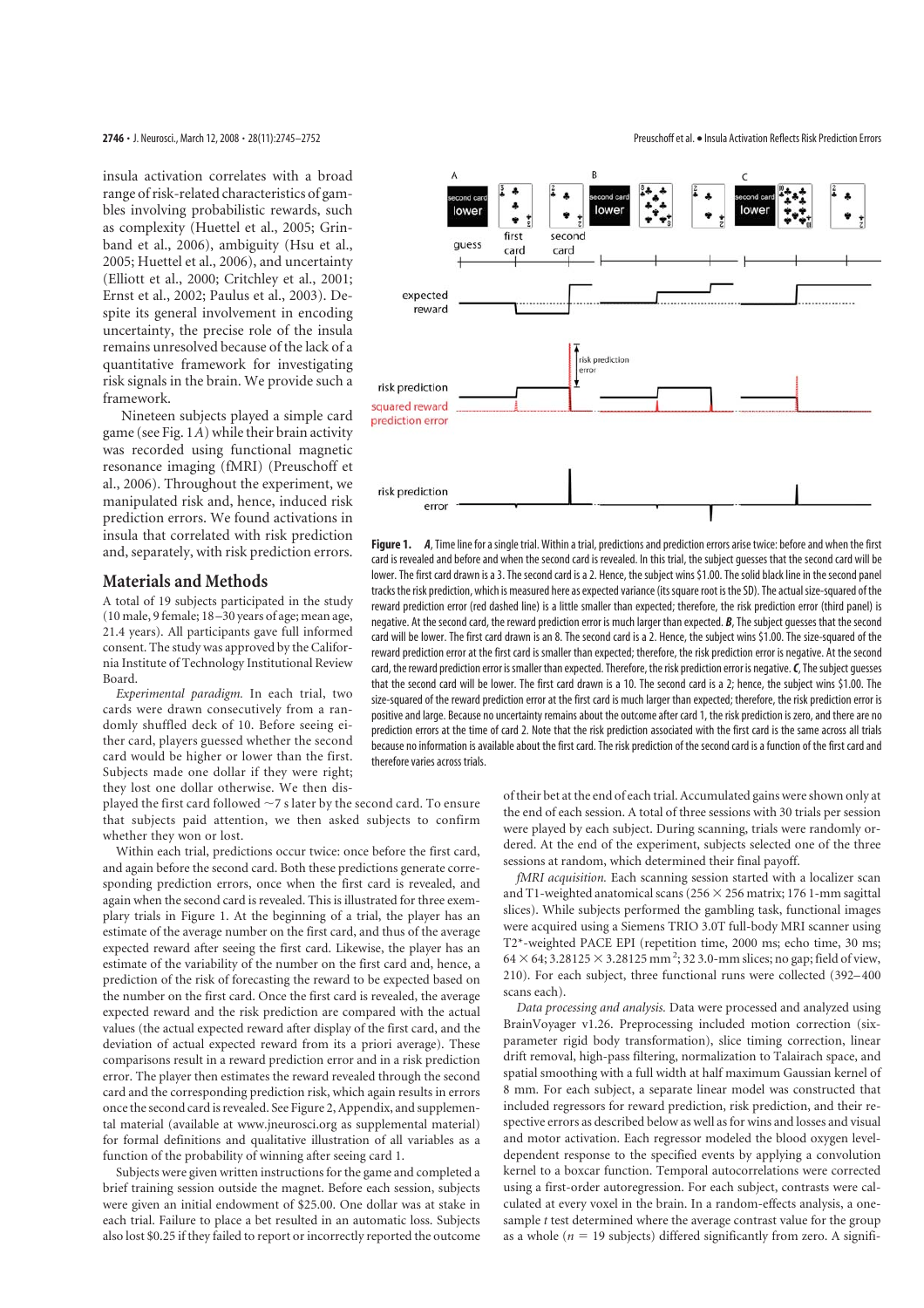

**Figure 2.** Reward predictions, risk predictions, and corresponding errors as a function of the probability of winning after display of the first card. Top row, Reward predictions (blue) and reward prediction errors (red) before and at the first (left) and second (right) card. Bottom row, Risk prediction (blue) and risk prediction errors (red) before and at the first (left) and second (right) card. Left column, Before the first card is seen, both reward prediction (top) and risk prediction (bottom) are constant across all trials independent of the probability of winning after the first card. The error at the first card is a function of the first card or probability of winning. The reward prediction error is linear and the risk prediction error is quadratic (Ushaped) in the probability of winning. Right column, Before the second card is seen, the reward prediction is linear in the probability of winning, whereas the risk prediction is quadratic (inversely U-shaped). Both errors are a function of the probability of winning as well as the outcome (dashed line, win; dotted line, loss). The red point in each plot depicts the error in the numerical example of Figure 1 A. See also Appendix.

cance ( $p < 0.0005$ ) and cluster size ( $\geq$ 5 voxels) threshold was applied to all statistical maps.

To identify the regions of interests (ROIs), we proceeded as follows. We divided the period between display of cards 1 and 2 into two consecutive epochs, a short epoch (1 s from card 1) followed by a long epoch (6 s) modeling the remainder of the period. Both epochs were modeled with three predictors: a constant, a linear function of the probability of reward, and a quadratic function of the probability of reward; these predictors are referred to as 0th-, first-, and secondorder predictors. The first- and second-order predictors were meant to capture expected reward (which increases linearly in probability of reward) (see Fig. 2 and Appendix) and risk prediction or risk prediction errors (which change nonlinearly with probability of reward) (see Fig. 2 and Appendix). Note that, in theory, the first- and secondorder predictors are orthogonal (reward probability and squared reward probability are orthogonal), but minor correlation was present in our setting because of the finite number of samples and hemodynamic response function smoothing. However, this correlation will be fully accounted for when we present time courses (see below). Activation after display of card 2 was modeled using a constant term, terms indicating a win and a loss, respectively, and, to capture activation potentially related to risk prediction errors, a term that changed quadratically in the (previous) probability of winning (see Fig. 2 and Appendix). All variables after display of card 2 are block variables with duration of 1 s. All models (including the ROI models described below) included regressors to account for possible confounds including visual and motor activation, instruction screen, final score, initial endowment screen, and responses given at the answer screen.

For the second step of our analysis, we used as regions of interest the clusters in bilateral anterior insula, the activity of which after card 1 correlated significantly with the second-order term of the above

model (i.e., with the square of reward probability). Two pairs of (bilateral) regions were obtained, one for each epoch (short, 1 s epoch and longer epoch covering the remainder of the period between cards 1 and 2). We emphasize that the regions of interest were obtained only from activations after card 1 and before card 2. However, had we also obtained regions of interest for the short epoch after card 2, they would not have been much different from those in the corresponding epoch after card 1) (Fig. S2, available at www.jneurosci.org as supplemental material).

We obtained new  $\beta$  values for the regions activating in the short epoch after card 1 by taking the original general linear model and replacing the 0th-, first-, and second-order predictors by one regressor for each level of probability of winning. We could thus verify that the activations encoded risk prediction errors by comparing the activation patterns (estimated  $\beta$ s as a function of probability of reward) with the expected patterns (see Fig. 2 and Appendix). If these regions indeed encode risk prediction errors, they should also activate after display of card 2, when another risk prediction error emerges (Fig. 1). To verify this, we likewise replaced the 0th-, first-, and second-order predictors in the 1 s epoch after display of card 2 with regressors for each level of probability and checked whether the activation patterns as a function of probability were as predicted and whether their magnitudes were comparable with those from the 1 s epoch after card 1. This is a true out-of-sample test, because we verify the patterns and magnitudes after card 2 in regions of interest that were obtained only from activations after card 1. We summarize the findings with respect to risk prediction error by plotting the  $\beta$  estimates against the risk prediction error (see Fig.  $3B$ ).  $\beta$  Values for probabilities of winning that correspond to the same risk prediction error are pooled. We also obtained new  $\beta$  estimates for the regions of interest in insula for the second, longer epoch in the interval between cards 1 and 2. One new  $\beta$  estimate was computed for each level of reward probability. The resulting patterns suggested that the activations encoded risk prediction and, hence, corresponded to the activations reported elsewhere in the literature, as we explain below.

Subsequently, adjusted time courses for the regions of interest were computed (see Fig. 4 and Figs. S1, S2, available at www.jneurosci.org as supplemental material). These are time courses corrected for the effects (confounds) of all predictors except the second-order predictors. They were obtained as errors of a reduced model that included all regressors except for second-order predictors. Any effect not included in the reduced model shows up in the error term, although any effect included in the reduced model will not show up. For activations related to risk prediction, time courses were grouped into high (corresponding to probabilities of reward *p* between 0.3 and 0.7), medium ( $0 \le p \le 0.3$  or 0.7  $\le$  $p < 1$ ) or low (or no risk:  $p = 0$  or  $p = 1$ ) anticipated risk, and timelocked to card 1. For the activations reflecting risk prediction errors at display of card 1, time courses were grouped into high (corresponding to  $p = 0$  or  $p = 1$ ), medium ( $0 < p < 0.3$  or  $0.7 < p < 1$ ), and low ( $0.3 < p <$ 0.7) risk prediction errors, and time-locked to card 1. Adjusted time courses of activations at display of card 2 and correlating with risk prediction errors were grouped into low  $(< 0$ ), medium (between 0 and 1), and high  $(>1)$ .

#### **Results**

#### **Activation in anterior insula correlates with risk prediction**

Between placing the bet and seeing the first card, risk prediction is constant across all trials and subjects. This reflects the fact that the information about the outcome of the gamble at the time of bet does not change across trials. However, between the first and second card, risk prediction depends on the first card and therefore varies across trials, which allows us to identify a neural risk prediction signal. Risk prediction indeed modulates bilateral anterior insula activation (see Table S3, available at www.jneurosci.org as supplemental material). This finding is consistent with previous studies that have identified uncertainty-related activation in insula (Elliott et al., 2000; Critchley et al., 2001; Ernst et al., 2002; Paulus et al.,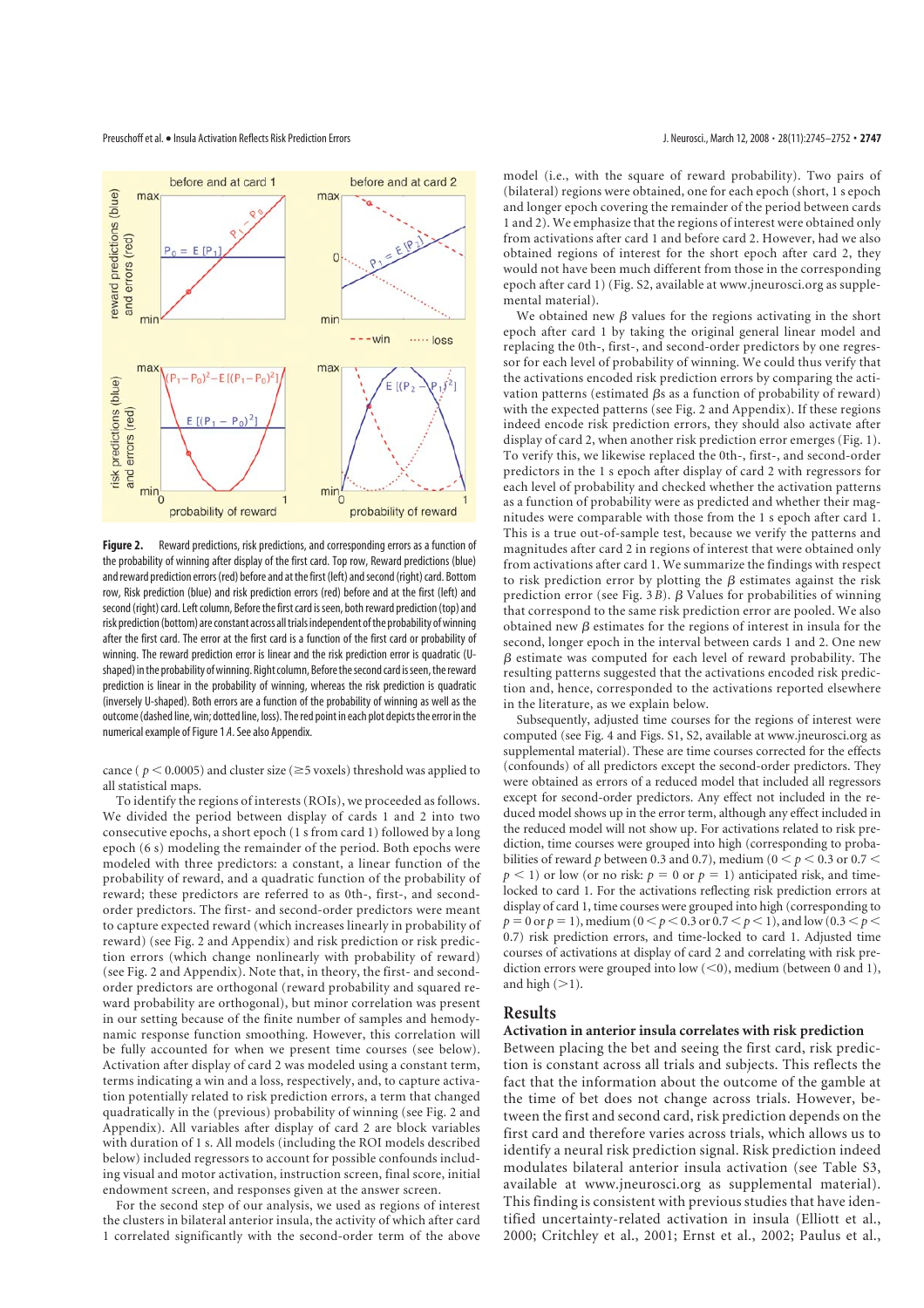**2748 •** J. Neurosci., March 12, 2008 • 28(11):2745–2752 **Preuschoff et al. ●** Insula Activation Reflects Risk Prediction Errors

2003; Hsu et al., 2005; Huettel et al., 2005, 2006; Grinband et al., 2006).

# **Activation in anterior insula correlates with risk prediction errors**

The risk prediction before the first card is followed by a risk prediction error when the first card is revealed. The subsequent estimate of risk prediction, before the second card is displayed, is followed by a risk prediction error when the second card is revealed. Both risk prediction errors correlated significantly with activity in bilateral anterior insula [Fig. 3*A* and Fig. S2 (available at www.jneurosci.org as supplemental material)]. Increasing risk prediction errors were reflected in increasing activation (right insula, Fig. 2*B*)  $(p < 0.001; r^2 = 0.65)$ . Importantly, Figure 3*B* also shows that the activation levels for risk prediction errors recorded after the first card are equivalent to those recorded after the second card. That is, the relative magnitudes of the activations after the first and second card correspond to the relative magnitudes of the risk prediction errors. The average activation at zero risk prediction error constitutes an outlier. In one important sense, it should be, as it is the average activation across all the trials where there is no risk after seeing the first card: the subject knows for certain that she will win or lose. That is, there is no risk prediction error, because there is no risk. In contrast, in all other trials, there is risk (and the risk prediction error is always nonzero).

Figure 4 shows how the revelation of the first card is immediately followed by activation that reflects the risk prediction error. Activation correlating with the risk prediction after seeing the first card (and referring to prediction of the outcome revealed through the second card) emerges later ( $\sim$ 5 s delay), in an area in insula that is slightly more superior and anterior. The time courses in previous studies suggest that the onset of uncertainty-related activation is delayed with respect to the risk onset (Huettel et al., 2005). In accordance with these results, we find here that the risk prediction signals in bilateral insula area show a late onset. Figure 5 shows the time courses for activation in anterior insula related to

A



**Figure 3.** *A*, Activation in bilateral insula correlates positively with risk prediction error as of display of both cards 1 and 2 (random effects,  $df = 18$ ;  $p < 0.0005$ ). *B*, Activation levels in right insula show a significant linear relationship with the level of risk prediction error at the time of the first card (blue) as well as thesecond card (red). Furthermore, the functional relationships are comparable at the first and second card. The variable on the horizontal axis is: sign(RPE)\*sqrt(|RPE|) (RPE, risk prediction error; sqrt, square root function; sign, sign function). This transformation makes the magnitudes of the RPE comparable with that of reward prediction errors.



**Figure 4.** Top, Activation in bilateral insula correlates with both risk prediction (blue) and risk prediction error (red). Risk prediction is reflected in an area slightly more superior and anterior than risk prediction error. Note, that both the red and blue clusters reflect positive correlations (random effects,  $df = 18; p \le 0.0005$ ). Different colors were chosen for better visualization. Bottom, Adjusted time courses in right insula at the first card. Before the first card, risk prediction is constant across all trials (Fig. 1). The risk prediction error at the first card is a function of the subject's bet and the first card. It is reflected in the time course immediately after the first card is shown (bottom right panel). Preceding the second card, a second estimate of risk prediction arises, which is reflected in the time course after the first card but only after a short delay (bottom left panel).

risk prediction error and time-locked at display of card 2. Trials with zero risk after display of card 1 and, hence, zero risk prediction error at card 2, are not included (they constitute the outlier in Fig. 3*B*). At the peak of the response, activations stratify significantly by level of risk prediction error. Modulo the usual delay in hemodynamic response, the activation effects appear to be immediate.

# **Pattern of activation in anterior insula when ignoring risk prediction errors**

Previous studies (cited above) of insula activation in the context of uncertainty only reported signals that increased in the level of uncertainty. These studies do not report a risk prediction error, not only because it was not hypothesized, but also because of its peculiar timing. To determine whether our activations were con-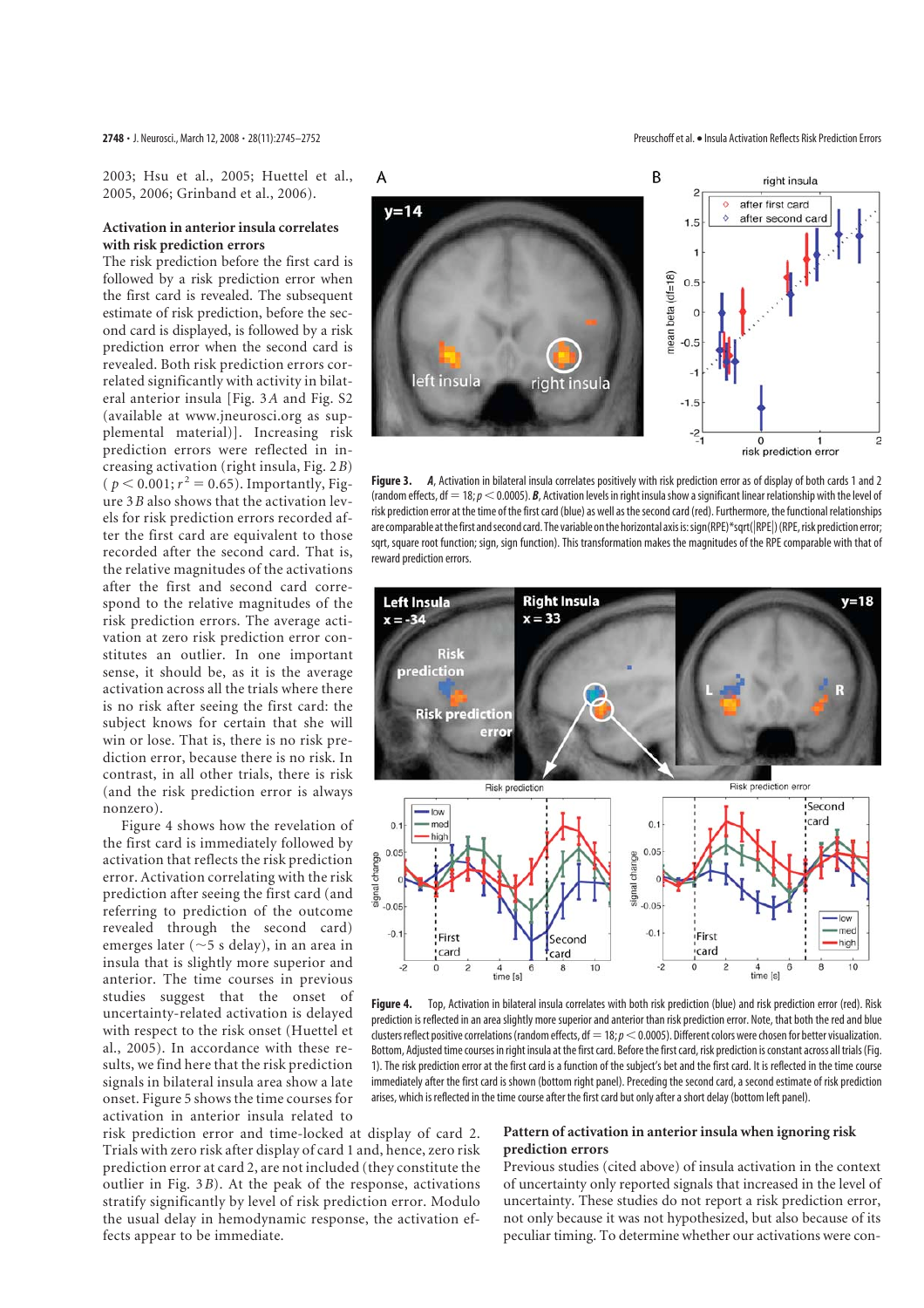

**Figure 5.** Adjusted time course in right anterior insula around display of the second card, time locked to the presentation of card 2. Location of activation is displayed to the left (Fig. 3). The risk prediction error is reflected in the time course immediately after the second card is shown. Trials in which all risk is resolved at the first card (i.e., first card  $= 1$  or 10) are excluded, because there is no risk prediction and therefore no risk prediction error.

sistent with the earlier accounts of uncertainty-related activations in insula, we replaced our model with one similar to previous studies. Specifically, we included only risk prediction at the two stages of the trial as predictors, leaving out risk prediction errors. We used a block regressor (a "boxcar" function over the length of the interval between card 1 and card 2 with height modulated by the square of the reward probability) equivalent to those of previous studies to try to pick up uncertainty activations without regard to their exact timing. Insula activations in response to this regressor were positive and therefore consistent with earlier accounts in the literature, albeit less significant ( $p < 0.05$ , uncorrected). The lower significance is attributable to the fact that there is no risk prediction error at stimulus presentation in previous studies and, hence, no potential confounding factor. The only exception is the study by Critchley et al. (2001), who also reports activation at lower significance levels.

# **Discussion**

We found two signals in bilateral anterior insula: one reflecting risk prediction and one reflecting risk prediction error. The two signals were not only spatially separated but also temporally (Fig. 4). Different levels of risk prediction were best dissociated with a short delay after the risk cue (first card), whereas different levels of risk prediction error were well discriminated immediately after either card was shown.

These findings support our hypothesis that there are two signals in anterior insula, a late-onset risk prediction signal followed by a fast-onset risk prediction error signal at the time of the outcome. Although previous studies have documented riskrelated activations in insula (Elliott et al., 2000; Critchley et al., 2001; Ernst et al., 2002; Paulus et al., 2003; Hsu et al., 2005; Huettel et al., 2005, 2006; Grinband et al., 2006), the neural responses to risk prediction errors have not been reported, nor has their occurrence been differentiated from that of the risk prediction signals.

The time courses of the two signals support the hypothesis that they play a distinct role in risk processing. Risk prediction may act as an anticipatory signal before risk is realized; correspondingly, we found that the neural response to risk prediction was delayed after the risk cue and remained active at the time of the outcome. In contrast, the risk prediction error may mediate learning. Speed is important, to enable quick adaptation to rapidly changing uncertain environments. Confirming this view, the response to risk prediction errors emerged immediately after risk was realized and remained active only briefly.

The risk anticipation signal, in contrast, was delayed. With peak activation at  $\sim$ 8 s after display of card 1, and accounting for the usual 4 s lag until maximal hemodynamic response, activation related to risk prediction appears to emerge with a delay of about 4 s. One cannot exclude the possibility, however, that the activation is timelocked to the resolution of uncertainty (i.e., display of card 2). To discriminate between the hypothesis of activation with a fixed delay, and one time-locked to the outcome, one would need an experimental design where the time between cards 1 and 2 is varied substantially.

#### **The relationship between risk processing and emotions in insula**

The insula has been implicated as a critical structure in linking affective processing with motivation, decision making, and behavior. Specifically, insula activation has been reported for a wide variety of negatively and positively valenced affective processes, including integration of body states and emotions (interoception) (Mesulam, 1998), hunger (Craig, 2002), craving and addiction (Naqvi et al., 2007), empathy for pain (Singer et al., 2004), and social rejection (Eisenberger et al., 2003). Anatomically, the insula is well positioned to play an integrative role in linking affective value with adaptive behavior, because it possesses bidirectional connections with numerous structures implicated in reward and decision making, including orbitofrontal cortex, amygdala, anterior cingulate, and nucleus accumbens (Reynolds and Zahm, 2005).

Altogether, this suggests that the insula plays a crucial role in integrating bodily states and affective value and forms part of a functionally specialized network for reward-related adaptive behavior (Critchley et al., 2001; Craig, 2002; Bechara and Damasio, 2005). Consistent with this view, and with a previous report that changes in bodily states of professional financial traders reflect risk (Lo and Repin, 2002), we found neural signals that correlated with risk prediction errors. Our evidence suggests that anterior insula is not just a crude relay of the information carried by bodily states, but that it transmits this information in a precise, quantitative manner. Defects in the functioning of insula would hinder this transmission and, therefore, may lead to anomalous attitudes in a context of uncertainty, consistent with recent evidence (Bechara and Damasio, 2005). This view is further corroborated by studies that have suggested the involvement of insula in risk aversion (Kuhnen and Knutson, 2005; Rolls et al., 2008) and anxiety (Stein et al., 2007). Our evidence that at least one brain structure resolves risk beyond a simple high/low classification is predicted by modern decision theory, according to which risk needs to be precisely measured to determine the correct value of an uncertain outcome (Markowitz, 1991) and to correctly update estimates of expected reward (Preuschoff and Bossaerts, 2007).

### **Learning**

Although forms of reward prediction learning have been found for a diversity of species, including bees (Real, 1991) and nonhu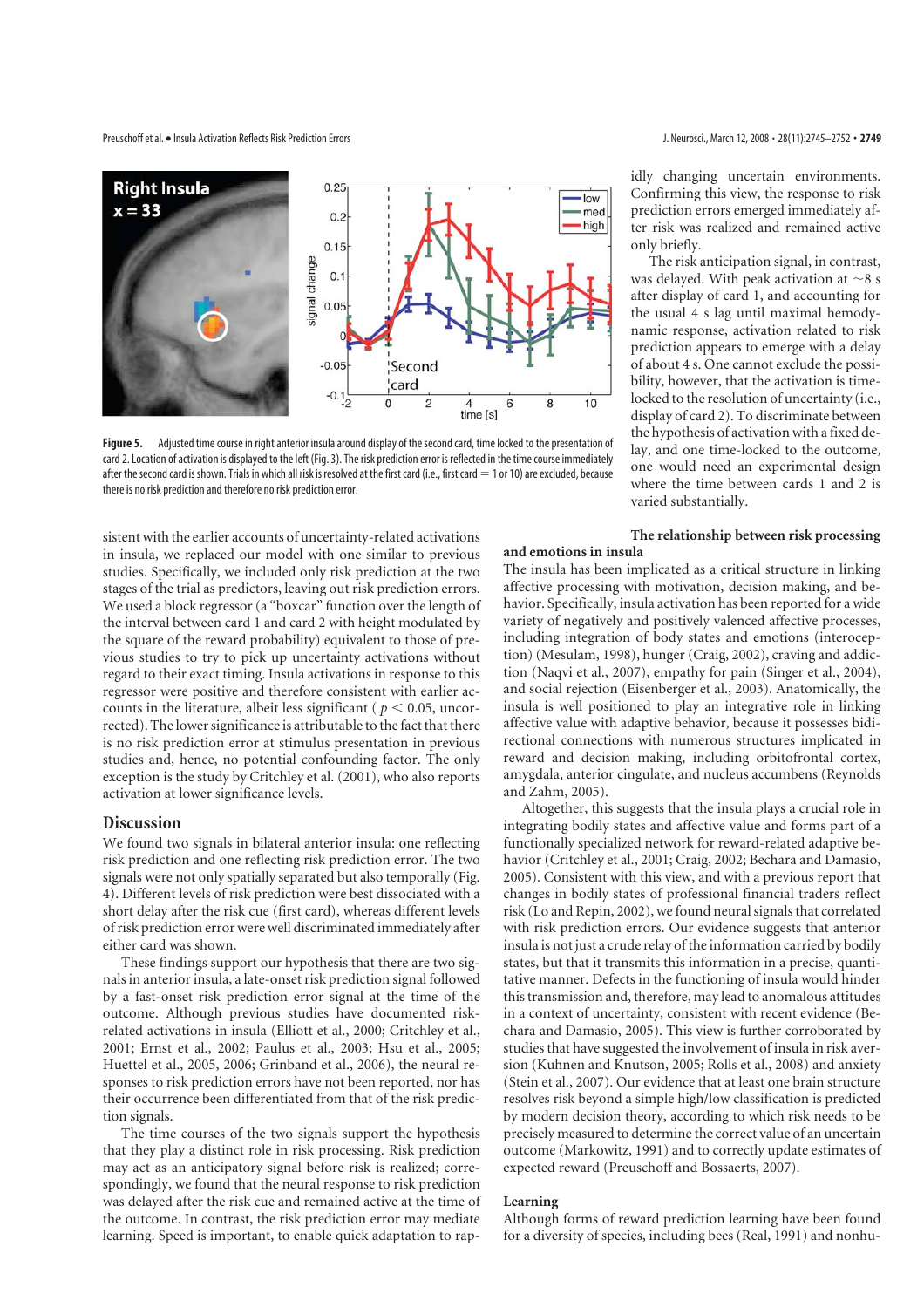man primates (Schultz, 2004), the extent of risk prediction learning across species is not known. In humans, risk prediction learning must somehow take place, because bodily states (Lo and Repin, 2002) and learning rates (Behrens et al., 2007) have been shown to correlate with risk prediction.

Estimation of risk can play a dual role. The first is to guide choice for all risk-sensitive agents. Such risk sensitivity is seen in the behavior of many organisms (Caraco, 1982; Barnard and Brown, 1985), including most humans (Weber et al., 2004). The second role for estimates of risk prediction is to modulate learning of expected rewards, even for risk-neutral agents. Reward learning is typically associated with the subcortical dopaminoceptive structures (McClure et al., 2003; O'Doherty et al., 2003). It is not clear to what extent dopamine modulates risk learning. Dopamine is usually associated with positive aspects of learning, whereas risk could be considered aversive. Still, a role for dopamine in aversive learning has been suggested (Nader et al., 1997), and the view that risk is aversive is not entirely correct. Risk may generate positive value through discovery of new opportunities. This view is made explicit in modern option valuation theory (Black and Scholes, 1973). More importantly, other neurotransmitters, specifically serotonin, noradrenaline, and acetylcholine, have been suggested to be implicated in learning (Doya, 2002, Yu and Dayan, 2003) and are known to modulate activation during learning in insula (Berman et al., 2000).

In summary, we hypothesized and showed that insula activations in the context of a monetary gamble reflected both risk prediction and risk prediction errors. These are crucial inputs for the assessment of risk in a rapidly changing, uncertain world. Our results suggest that the previous understanding that insula is involved in crude, uncertainty-related phenomena such as complexity, ambiguity, and risk needs to be expanded to allow for the possibility that insula encodes precise quantitative information about risk prediction emanating from changes in bodily states. Most significantly, our findings indicate that the role of insula is not limited to assessing uncertainty: the activations that correlate with risk prediction errors suggest insular involvement in risk prediction learning. Reward anticipation in the dopaminergic system developed in an analogous way: it started with the idea of encoding expected rewards, but it later needed to accommodate reward prediction errors. The idea of a reward prediction error has led to new insights into addiction, mental illnesses, and pathological decision making (Montague et al., 2004). Analogously, it is to be expected that the notion of risk prediction errors and possible disruptions in risk prediction learning may also have significant clinical implications.

#### **Appendix**

# **The mathematics of prediction errors, risk predictions, and risk prediction errors**

### *Definitions*

In our gamble, let  $P_1$  denote the expected reward conditional on the number on card 1, and  $P_2$  the actual reward, revealed on display of card 2. Before display of card 1, the task is to predict  $P_1$ ; after display of card 1 and before display of card 2, the task is to predict  $P_2$ .

Let  $P_0$  be the prediction of  $P_1$ , i.e.,  $P_0 = E[P_1]$ . The prediction error (as of display of card 1) equals  $P_1 - P_0$ ; the risk prediction (before display of card 1) is the expected size-squared of this prediction error, namely, the variance  $E[(P_1 - P_0)^2]$ . The risk prediction error is the actual minus the expected size-squared:  $(P_1 - P_0)^2 - E[(P_1 - P_0)^2].$ 

Analogously, after display of card 1,  $P_1$  is the prediction of  $P_2$ :  $P_1 = E[P_2]$ . The prediction error at card 2 equals  $P_2 - P_1$ . The risk prediction (before display of card 2) is the expected size-squared of this prediction error, namely,  $E[(P_2 - P_1)^2]$ . The risk prediction error is the actual minus the expected size-squared:  $(P_2 - P_1)^2 - E[(P_2 - P_1)^2].$ 

#### *Examples*

In the three exemplary trials in Figure 1, the subject bets that the second card is lower.

Before display of the card 1, the odds that the subject wins or loses (\$1.00) are 50–50. This yields a reward prediction  $P_0 = 0$  for all trials (Fig. 1, top graph). To compute the prediction risk, first consider all possible prediction errors that could obtain when card 1 is displayed. If card 1 equals 1, then the subject loses for sure and  $P_1 = -1$ ; if card 1 equals 2, then the subject wins only if card 2 is 1, which occurs with 1/9 probability; otherwise she loses; so,  $P_1 = \frac{1}{9}1 + \frac{8}{9}$  $\frac{8}{9}(-1) = -\frac{7}{9}$ . Analogously, if card 1 equals 3, 4 . . . 10 then  $P_1 = -\frac{5}{9}$ ,  $-\frac{3}{9}$ ,  $-\frac{11}{9}$  $\frac{1}{9}$ ,  $\frac{3}{9}$  $\frac{3}{9}$ ,  $\frac{5}{9}$  $\frac{5}{9}$ ,  $\frac{7}{9}$  $\frac{1}{9}$ , 1. Because  $P_0 =$ 0, the prediction errors are  $P_1 - P_0 = P_1$ , and the possible sizesquared of these prediction errors are  $(P_1 - P_0)^2$  =  $\left(\frac{1}{9}\right)^2, \left(\frac{3}{9}\right)^2, \left(\frac{5}{9}\right)^2, \left(\frac{7}{9}\right)^2$ ,1. Because each value has equal likelihood, 1/5, the risk prediction (i.e., the expected size-squared of the prediction error) before card 1 is  $E[(P_1 - P_0)^2] = \frac{1}{5} \left( \frac{1}{9} \right)^2$  $+\left(\frac{3}{9}\right)^2 + \left(\frac{5}{9}\right)^2 + \left(\frac{7}{9}\right)^2 + 1$  = 0.41. This value is the same for all trials; it is depicted by the black horizontal segment of the middle graph in Figure 1 before display of card 1. *At display of card 1.* If card 1 equals 3 (Fig. 1*A*), the actual

size-squared of the prediction error is  $(P_1 - P_0)^2 = \left(\frac{5}{9}\right)^2$ ; this is indicated by the first red spike in the middle graph of Figure 1*A* after display of card 1. When card 1 equals 8 (Fig. 1*B*), the sizesquared of the prediction error is the same (as when card 1 equals 3). See the red spike at card 1 in Figure 1*B*. When the first card equals 10, the size-squared of the prediction error is maximal, namely 1 (red spike at card 1 in Fig. 1*C*). The risk prediction error after display of card 1 is the difference between the actual sizesquared of the prediction error (indicated by the red spikes) and the preceding risk prediction (black segment of middle graph before card 1); the risk prediction errors are displayed as spikes in the bottom graphs of Figure 1. For instance, in Figure 1*A*, the

size-squared of the prediction error equals  $\left(\frac{5}{9}\right)^2$ , whereas the prediction risk was 0.41, so the risk prediction error equals  $-0.01$ . Because there are five different values of  $(P_1 - P_0)^2$ , there are five different values of risk prediction errors; activations corresponding to each value are indicated in red in Figure 3*B*; notice that the risk prediction error at display of card 1 is never zero.

*Before display of card 2.* Analogous computations can be made for risk prediction before card 2 and risk prediction errors at card 2. The outcome  $P_2$  is either  $-1$  (subject lost bet) or  $+1$  (subject won). The reward prediction before card 2 is simply  $P_1 = E(P_2)$ and is indicated by the line segments between card 1 and card 2 in the top graphs of Figure 1*A*–*C*. The risk prediction can be obtained by taking the prediction at card 1, e.g.,  $P_1 = -\frac{5}{9}$ (Fig.1*A*), and weighing the two possible squared prediction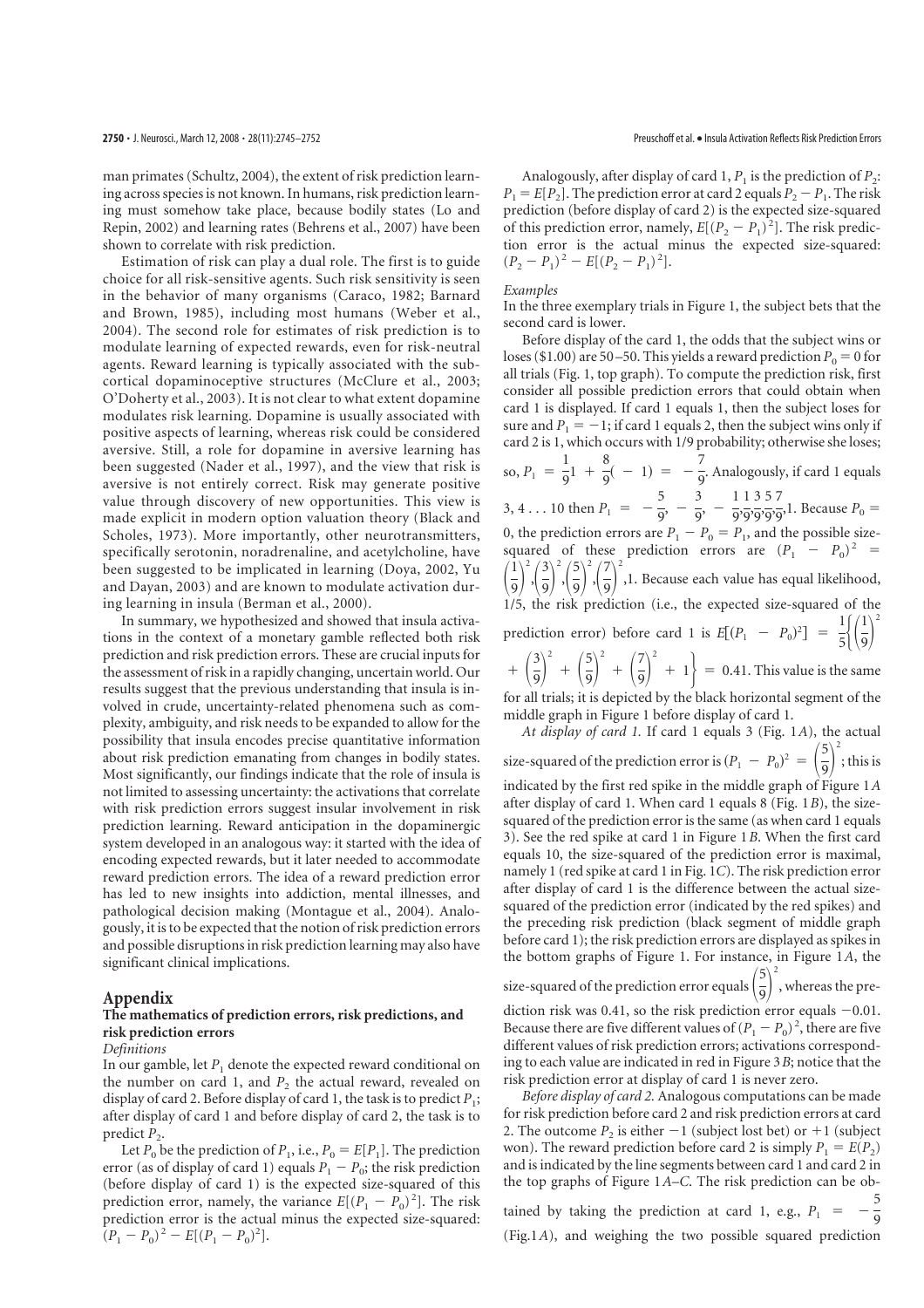Preuschoff et al. • Insula Activation Reflects Risk Prediction Errors **Franch 2.** Neurosci., March 12, 2008 • 28(11):2745–2752 • 2751

errors,  $\left(1 + \frac{5}{9}\right)^2$  and  $\left(-1 + \frac{5}{9}\right)^2$ , with the respective probabilities,  $\frac{2}{9}$  and  $\frac{7}{9}$  $\frac{7}{9}$ , to obtain:  $E[(P_2 - P_1)^2] = \frac{2}{9}\left(1 + \frac{5}{9}\right)$  $\left(\frac{5}{9}\right)^2$  $+\frac{7}{6}$  $\frac{9}{2}$  9<sup>2</sup>  $\frac{9}{2}$  9<sup>2</sup>  $\frac{9}{2}$  9<sup>2</sup> 9<sup>2</sup>

 $\Big(-1 + \frac{5}{9}\Big)$  $\left(\frac{5}{9}\right)^2$  = 0.69. Additional calculations reveal that the

prediction risk when card 1 equals 3 (Fig. 1*A*) is the same as when card 1 equals 8 (Fig. 1*B*). The prediction risk is indicated with the horizontal segments between card 1 and card 2 of the middle graph of Figure 1*A*–*C*.

#### *At display of card 2*

The red spikes at display of card 2 denote the squared prediction errors (i.e., the realized risks). The risk prediction errors at card 2 are obtained by comparing the squared prediction error at card 2 with the risk predicted before card 2 (but after card 1). They are indicated with the spikes at card 2 in the bottom graph of Figure 1*A*–*C*.

For example, in Figure 1*A*, the squared prediction error is  $\left(1 + \frac{5}{9}\right)^2$  $( = 2.42)$ , and the risk prediction is 0.69, so the risk

prediction error is  $2.42 - 0.69 = 1.73$ .

#### **Additional comments**

There are many more possible risk prediction errors at card 2 than at card 1. Importantly, the risk prediction error may equal 0; this happens when the prediction at card 1 is perfect (as is the case in Fig. 1*C*), and hence there is no prediction risk to start with. Otherwise, the risk prediction errors are nonzero. That is, in our setting, whenever there is risk, there will be a nontrivial risk prediction error. Except when there is no prediction risk, at card 2, there are two possible squared prediction errors for each level of prediction risk, so there are in total nine possible levels of risk prediction errors (two for each of the four levels of nontrivial prediction risk and one when there is no risk). The activations corresponding to these nine possible levels are indicated in blue in Figure 3*B*.

As a function of probabilities of reward conditional on card 1, expected rewards  $P_1$  increase linearly, whereas risks  $E[(P_2 - P_1)^2]$ change nonlinearly. Likewise, risk prediction errors at card 1 and card 2 are nonlinear (quadratic) in these probabilities (Fig. 2). As such, brain regions potentially involved in tracking expected rewards can be identified by verifying that they generate activation that increases linearly in probability of reward; to identify brain regions potentially involved in encoding risks and risk prediction errors, we looked for activation that changed quadratically with reward probability.

See also supplemental material (available at www.jneurosci. org as supplemental material) for general formulas.

#### **References**

- Barnard CJ, Brown CAJ (1985) Risk-sensitive foraging in common shrews (Sorex-Araneus L). Behav Ecol Sociobiol 16:161–164.
- Bechara A, Damasio AR (2005) The somatic marker hypothesis: a neural theory ofeconomic decision. Games Econ Behav 52:336 –372.
- Behrens TE, Woolrich MW, Walton ME, Rushworth MF (2007) Learning the value of information in an uncertain world. Nat Neurosci 10:1214 –1221.
- Berman DE, Hazvi S, Neduva V, Dudai Y (2000) The role of identified neurotransmitter systems in the response of insular cortex to unfamiliar taste: activation of ERK1–2 and formation of a memory trace. J Neurosci 20:7017–7023.
- Black F, Scholes M (1973) The pricing of options and corporate liabilities. J Politic Econ 81:637– 654.
- Caraco T (1982) Aspects of risk-aversion in foraging white-crowned sparrows. Anim Behav 30:719 –727.
- Craig AD (2002) How do you feel? Interoception: the sense of the physiologicalcondition of the body. Nat Rev Neurosci 3:655– 666.
- Critchley HD, Mathias CJ, Dolan RJ (2001) Neural activity in the human brain relating to uncertainty and arousal during anticipation. Neuron 29:537–545.
- Doya K (2002) Metalearning and neuromodulation. Neural Netw 15:495–506.
- Eisenberger NI, Lieberman MD, Williams KD (2003) Does rejection hurt? An FMRI study of social exclusion. Science 302:290 –292.
- Elliott R, Friston KJ, Dolan RJ (2000) Dissociable neural responses in human reward systems. J Neurosci 20:6159 – 6165.
- Engle RF (1982) Autoregressive conditional heteroskedasticity with estimates of the variance of U.K. inflation. Econometrica 50:987–1008.
- Engle RF (2002) New frontiers for ARCH models. J Appl Econometr 17:425– 446.
- Ernst M, Bolla K, Mouratidis M, Contoreggi C, Matochik JA, Kurian V, Cadet JL, Kimes AS, London ED (2002) Decision-making in a risk-taking task: a PET study. Neuropsychopharmacology 26:682– 691.
- Grinband J, Hirsch J, Ferrera VP (2006) A neural representation of categorization uncertainty in the human brain. Neuron 49:757.
- Heger M (1994) Consideration of risk in reinforcement learning. In: 11th International Conference on Machine Learning, pp 105–111. San Francisco: Morgan Kaufmann.
- Hsu M, Bhatt M, Adolphs R, Tranel D, Camerer CF (2005) Neural systems responding to degrees of uncertainty in human decision making. Science 310:1680 –1683.
- Huettel S, Song A, McCarthy G (2005) Decisions under uncertainty: probabilistic context influences activation of prefrontal and parietal cortices. J Neurosci 25:3304 –3311.
- Huettel SA, Stowe CJ, Gordon EM, Warner BT, Platt ML (2006) Neural signatures of economic preferences for risk and ambiguity. Neuron 49:765–775.
- Koenig S, Simmons RG (1994) Risk-sensitive planning with probabilistic decision graphs. In: (KR)'94: principles of knowledge representation and reasoning (Doyle J, Sandewall E, Torasso P, eds), pp 363–373. San Francisco: Morgan Kaufmann.
- Kuhnen CM, Knutson B (2005) The neural basis of financial risk taking. Neuron 47:763–770.
- Lo AW, Repin DV (2002) The psychophysiology of real-time financial risk processing. J Cogn Neurosci 14:323–339.
- Markowitz H (1991) Foundations of portfolio theory. J Finance 46:469 – 477.
- McClure SM, Berns GS, Montague PR (2003) Temporal prediction errors in a passive learning task activate human striatum. Neuron 38:339 –346.
- Mesulam MM (1998) From sensation to cognition. Brain 121:1013–1052.
- Mihatsch O, Neuneier R (2002) Risk-sensitive reinforcement learning. Machine Learn 49:267–290.
- Montague PR, Dayan P, Sejnowski TJ (1996) A framework for mesencephalicdopamine systems based on predictive Hebbian learning. J Neurosci 16:1936 –1947.
- Montague PR, Hyman SE, Cohen JD (2004) Computational roles for dopamine in behavioural control. Nature 431:760 –767.
- Nader K, Bechara A, van der Kooy D (1997) Neurobiological constraints onbehavioral models of motivation. Annu Rev Psychol 48:85–114.
- Naqvi NH, Rudrauf D, Damasio H, Bechara A (2007) Damage to the insula disrupts addiction to cigarette smoking. Science 315:531–534.
- O'Doherty JP, Dayan P, Friston K, Critchley H, Dolan RJ (2003) Temporal difference models and reward-related learning in the human brain. Neuron 38:329 –337.
- Paulus MP, Rogalsky C, Simmons A, Feinstein JS, Stein MB (2003) Increased activation in the right insula during risk-taking decision making is related to harm avoidance and neuroticism. NeuroImage 19:1439 –1448.
- Preuschoff K, Bossaerts P (2007) Adding prediction risk to the theory of reward learning. Ann NY Acad Sci 1104:135–146.
- Preuschoff K, Bossaerts P, Quartz S (2006) Neural differentiation of expected reward and risk in human subcortical structures. Neuron 51:381–390.